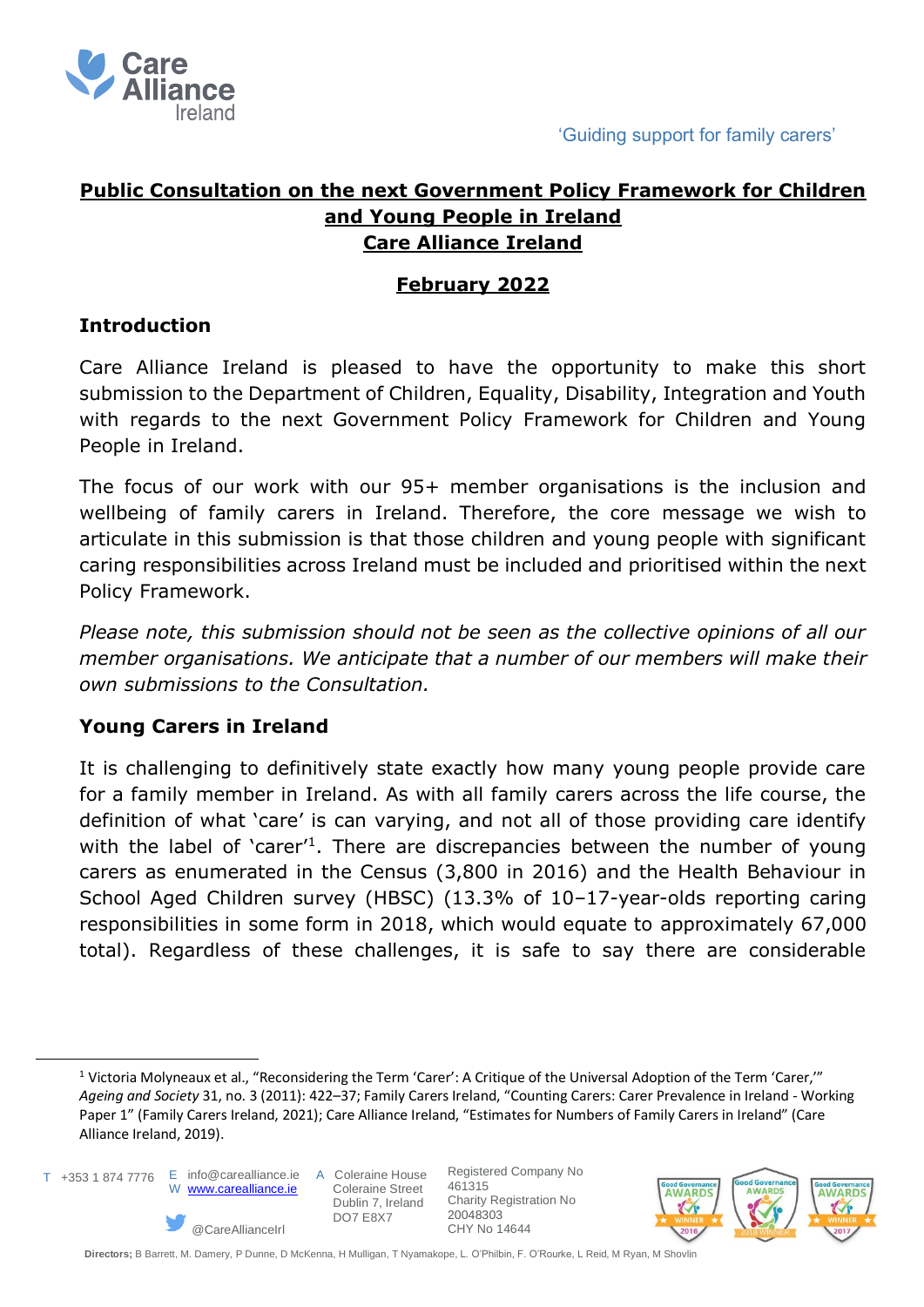

numbers of young people who have caring responsibilities for parents, siblings, grandparents and other family members<sup>2</sup>.

### **Impacts of Caring in Young People**

In addition to the general impacts that many family carers experience (such as mental and physical health impacts, isolation, loneliness and other well-documented impacts), recent research has shown that young carers are considerably more likely to experience depressive symptoms than those who do not have caring responsibilities<sup>3</sup>. Young carers can often miss out on activities such as youth clubs, after school activities and other activities that could help to counteract these issues<sup>4</sup>. In addition, the potential negative educational impacts of family care for young people cannot be ignored, with young carers possibly missing school, struggling to balance homework with caring, etc.

However, it must also be noted that there are numerous positive impacts for young carers. Learning to balance care and education, along with developing empathy, learning life skills such as cooking, budgeting and other essentials can also come with being a young carer<sup>5</sup>. Therefore, any policy developments must look to minimise the negative impacts of family care on young people, but also encourage and acknowledge the positive impacts.

### **Young Carers in Policy in Ireland**

Commitments to young carers were offered in the National Youth Strategy 2015– 2020, which was published in 2015. This document, which focusses on 10–24-yearolds, committed to progressing the following actions over 2015–2017: 'Raise awareness and understanding among education, health and youth service providers of the signs that young people have caring responsibilities, and the impact of caring on them in relation to their education, health and recreation pursuits.'

Objective 2.2 of the 2012 National Carers' Strategy specifies the need to 'support children and young people with caring responsibilities and protect them from adverse

E info@carealliance.ie T +353 1 874 7776



A Coleraine House Coleraine Street Dublin 7, Ireland DO7 E8X7

Registered Company No 461315 Charity Registration No 20048303 CHY No 14644



 $2$  For a more complete discussion of the prevalence of young carers in Ireland we recommend consulting the recent publication from our colleagues in Family Carers Ireland ("Counting Carers: Carer Prevalence in Ireland - Working Paper 1") and our own paper from 2019 ("Estimates for Numbers of Family Carers in Ireland")

<sup>&</sup>lt;sup>3</sup> Stephen Gallagher et al., "Life Satisfaction, Social Participation and Symptoms of Depression in Young Adult Carers: Evidence from 21 European Countries," *International Journal of Adolescence and Youth* 27, no. 1 (December 31, 2022): 60–71, https://doi.org/10.1080/02673843.2021.2025115.

<sup>4</sup> Care Alliance Ireland, "Engaging with Young Carers: A Virtuous Circle," 2018, https://bit.ly/3eoppPN.

<sup>5</sup> Care Alliance Ireland, "Engaging with Young Carers: A Virtuous Circle," 2018, https://bit.ly/3eoppPN.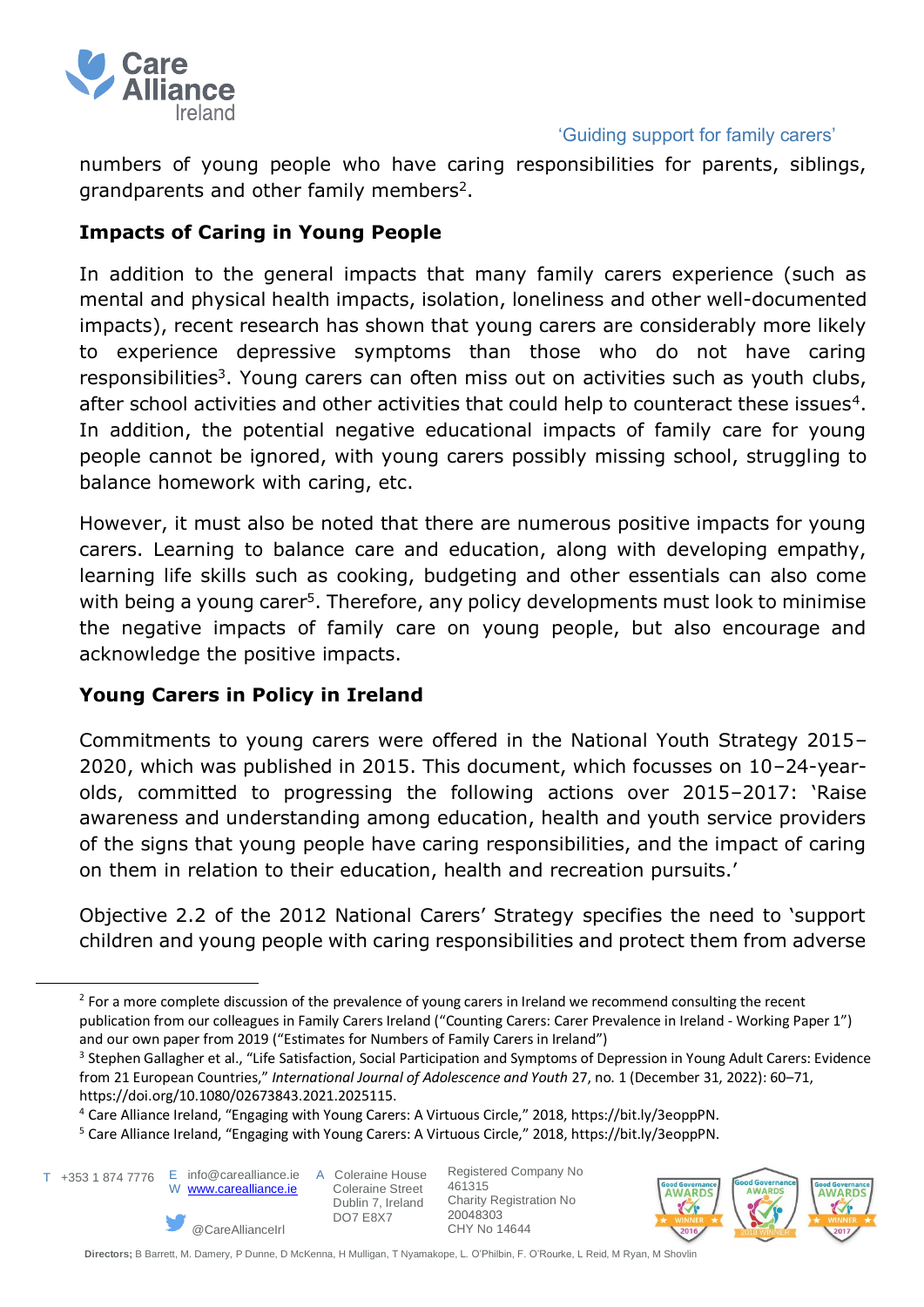

impacts of caring responsibilities.' There are several objectives within this point of action, most of which have not been progressed sufficiently according to the National Carers Strategy Monitoring Group<sup>6</sup>.

#### **Our Recommendations**

1) Ensure young carers are included as a highlighted 'at-risk' group with regards to social and educational disadvantage

2) Acknowledge the positive aspects of caring for young people, whilst working in policy to address the potential negative impacts of family care responsibilities for young people

3) Enhanced support for our member organisations and other groups specifically working with young carers across the country

4) Continued training and development for professionals involved in working with young people, including social workers, teachers, youth workers and others, to recognise the signs of caring responsibilities in young people.

5) A commitment from the leadership in TUSLA to engage proactively with the issue of young carers through a formal partnership with identified NGO's, who have expertise, experience and existing collaborative relationships in the diverse family carer sector.

### **About Care Alliance Ireland**

There are approximately 500,000 family carers in the Republic of Ireland. Family carer support is provided by a number of organisations, including those dedicated solely to carer support and others who support carers as part of their response to individuals with specific conditions.

Care Alliance Ireland is the National Network of Voluntary Organisations supporting family carers. Our vision is that the role of family carers is fully recognised and valued by society in Ireland. We exist to enhance the quality of life of family carers. We achieve this by supporting our 95+ member organisations in their direct work with

 W [www.carealliance.ie](http://www.carealliance.ie/) T +353 1 874 7776





<sup>6</sup> National Carers Strategy Monitoring Group, "National Carers' Strategy Scorecard 2017: Assessing Government's Fifth Annual Progress Report from the Perspective of Family Carers" (Family Carers Ireland, 2018).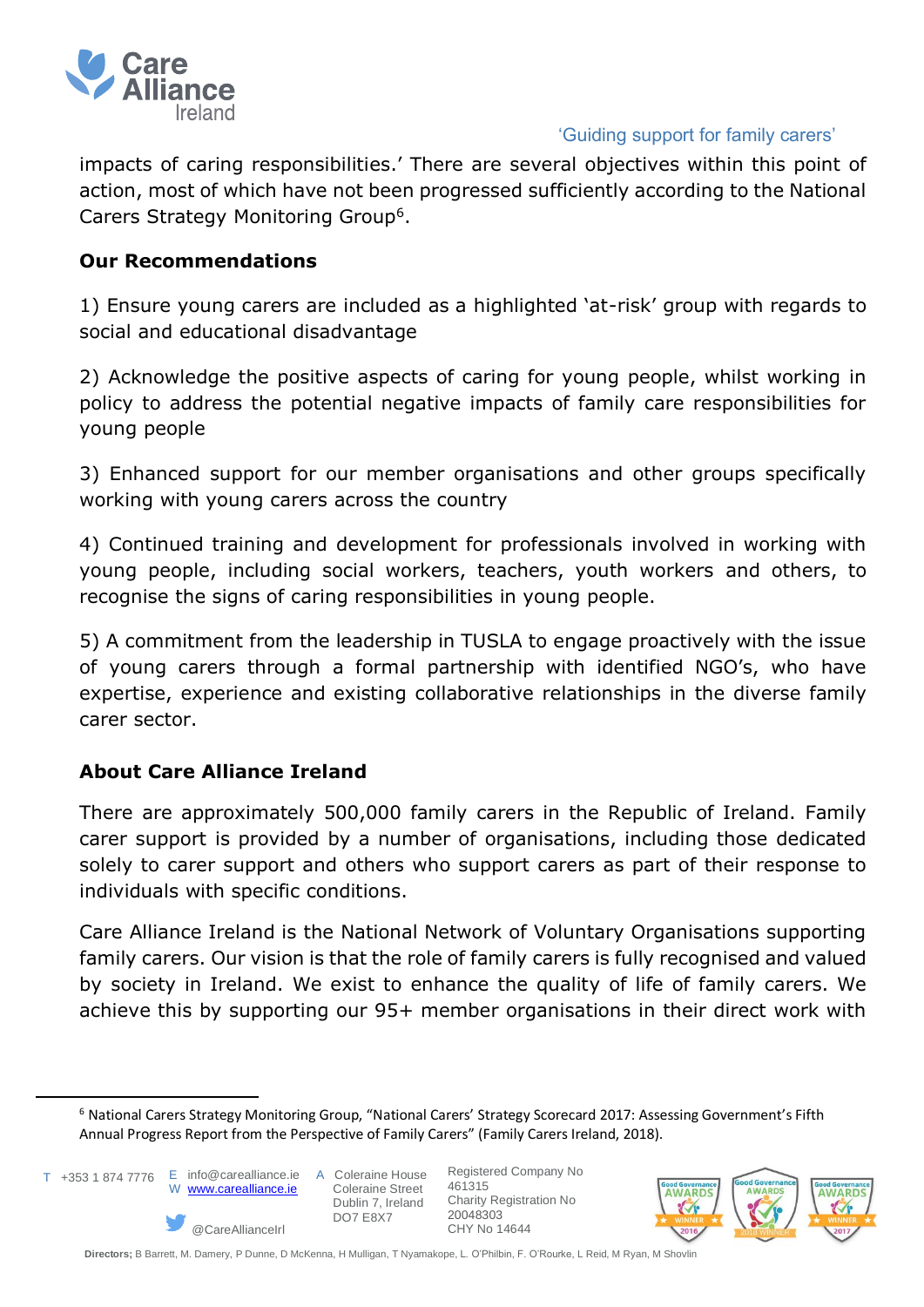

family carers through the provision of information, developing research and policy, sharing resources, and instigating opportunities for collaboration.

Our legitimacy derives in part from our membership base which includes a wide range of organisations currently providing services to Ireland's family carers. Our membership is comprised of both large and small, regional and national organisations. We work with organisations in order that they can enhance the information and supports they provide to family carers. We provide them with opportunities to collaborate on initiatives including National Carers Week, a multiagency and multi-disciplinary Family Carer Research Group, and joint policy submissions. We actively encourage collaboration in all our projects. We provide cohesion to those organisations working to support family carers. We commission relevant research that supports quality interventions in the lives of family carers.

By focusing on these functions, we enable more of our member's resources to go directly to coal face services.

#### **Contact**

*Zoe Hughes, Senior Policy & Research Officer, Care Alliance Ireland* 

*zoe@carealliance.ie*

*086 883 4942*